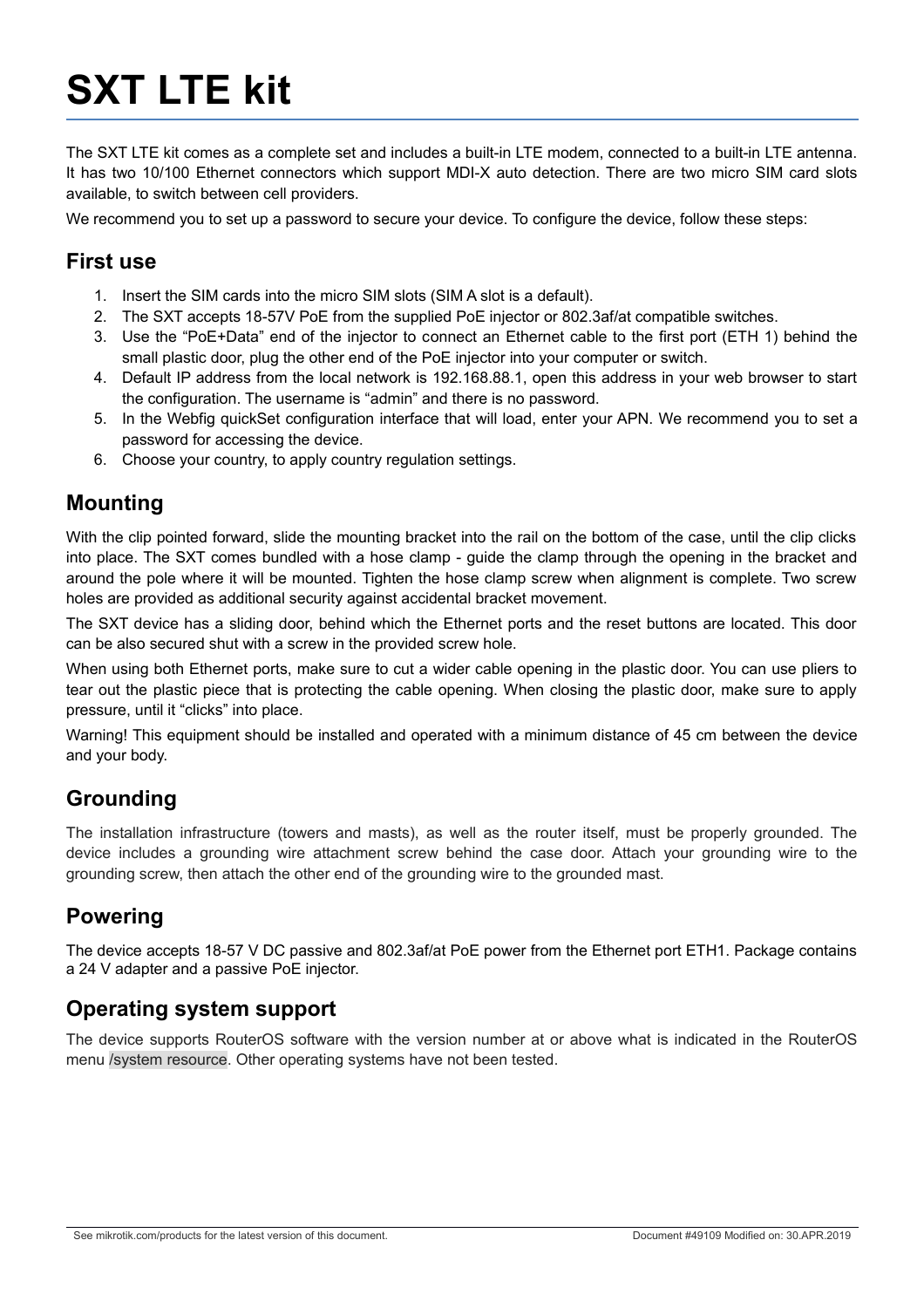## **Configuration**

Once logged in, we recommend clicking the "Check for updates" button in the QuickSet menu, as updating your RouterOS software to the latest version ensures the best performance and stability. For wireless models, please make sure you have selected the country where the device will be used, to conform with local regulations.

RouterOS includes many configuration options in addition to what is described in this document. We suggest starting here to get yourself accustomed to the possibilities: [http://mt.lv/help.](http://mt.lv/help) In case IP connection is not available, the Winbox tool [\(http://mt.lv/winbox\)](http://mt.lv/winbox) can be used to connect to the MAC address of the device from the LAN side (all access is blocked from the Internet port by default).

For recovery purposes, it is possible to boot the device from the network, see a section [Reset button.](#page-1-0)

### **Extension slots and ports**

- Two ethernet ports that support automatic cross/straight cable correction (Auto MDI/X), so you can use either straight or cross-over cables for connecting to other network devices.
- The ETH2 port is capable of powering another RouterBOARD device with passive PoE (up to 57 V). The maximum output current is 600mA when using less than 30V to power this device and 400mA when using more than 30V.
- Integrated LTE module, supported bands depend on a region (check brochure).

### **LED indicators**

- Power LED indicates that the unit is receiving power in the ETH1 port.
- LTE LED indicates that the device is currently connected to a cellular tower.
- LTE Signal LEDs display the strength of the cellular signal.
- PoE LED indicates that the ETH2 port is currently powering another device with PoE.

## <span id="page-1-0"></span>**Reset button**

RouterBOOT reset button has the following functions. Press the button and apply the power, then:

- Release the button when a green LED starts flashing, to reset RouterOS configuration to defaults.
- Release the button when the LED turns solid green to clear all configuration and defaults.
- Release the button after LED is no longer lit (~20 seconds) to cause a device to look for Netinstall servers (required for reinstalling RouterOS over the network).

Regardless of the above option used, the system will load the backup RouterBOOT loader if the button is pressed before power is applied to the device. Useful for RouterBOOT debugging and recovery.

The device includes a grounding connection behind the ethernet port door, which you should connect to the grounding installation of the tower or building where the device will be used. This is to substantially reduce the risk of ESD and lightning damage.

### **Mode button**

The action of the mode buttons can be configured from RouterOS software to execute any user-supplied RouterOS script. You can also disable this button. The mode button can be configured in RouterOS menu /system routerboard mode-button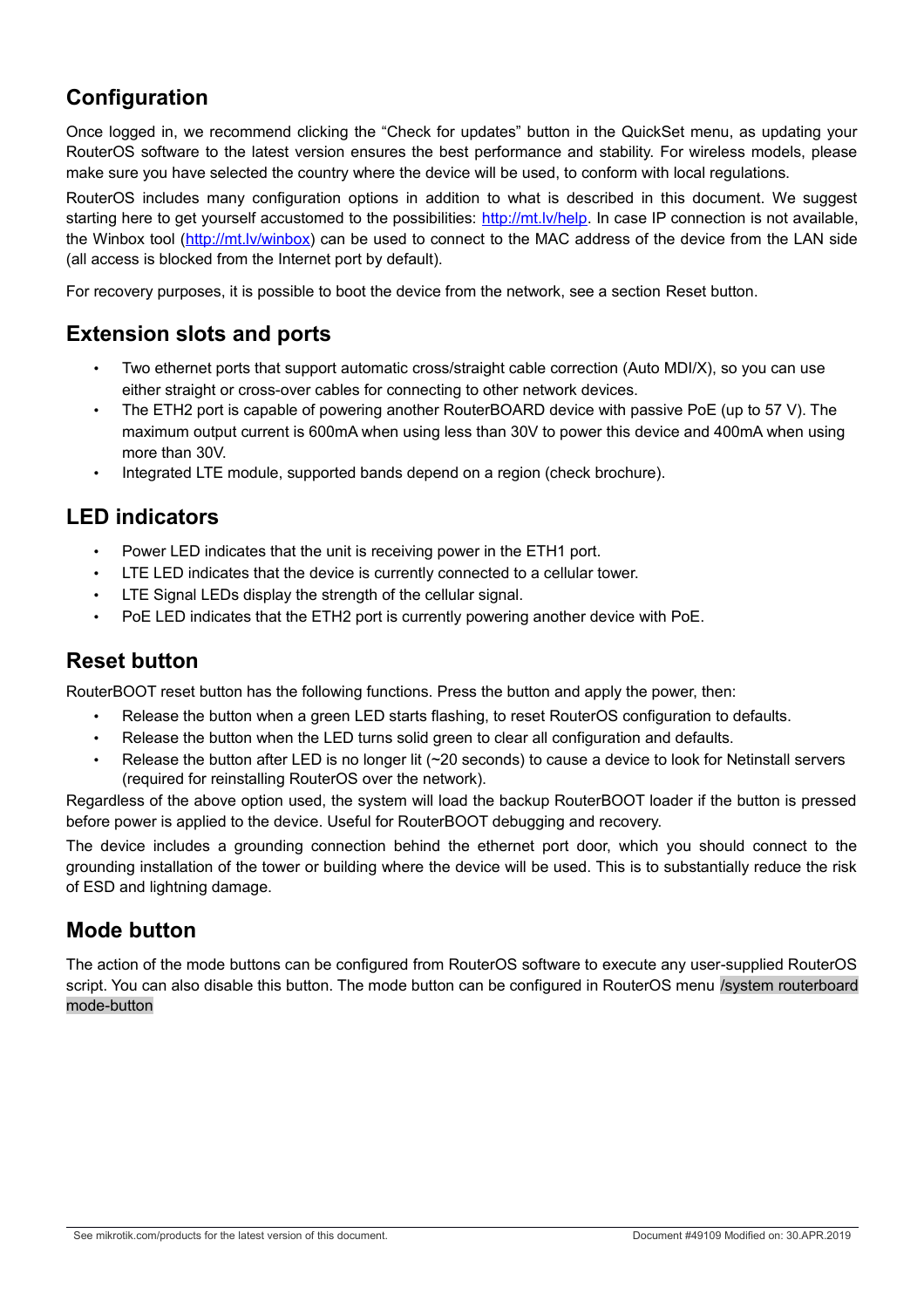## **Federal Communication Commission Interference Statement**

#### FCC ID:TV7R11ELTE

This equipment has been tested and found to comply with the limits for a Class B digital device, pursuant to Part 15 of the FCC Rules. These limits are designed to provide reasonable protection against harmful interference in a residential installation.



This equipment generates, uses and can radiate radio frequency energy and, if not installed and

used in accordance with the instructions, may cause harmful interference to radio communications. However, there is no guarantee that interference will not occur in a particular installation. If this equipment does cause harmful interference to radio or television reception, which can be determined by turning the equipment off and on, the user is encouraged to try to correct the interference by one of the following measures:

- Reorient or relocate the receiving antenna.
- Increase the separation between the equipment and receiver.
- Connect the equipment into an outlet on a circuit different from that to which the receiver is connected.
- Consult the dealer or an experienced radio/TV technician for help.

FCC Caution: Any changes or modifications not expressly approved by the party responsible for compliance could void the user's authority to operate this equipment.

This device complies with Part 15 of the FCC Rules. Operation is subject to the following two conditions: (1) This device may not cause harmful interference, and (2) this device must accept any interference received, including interference that may cause undesired operation. This device and its antenna must not be co-located or operation in conjunction with any other antenna or transmitter.

IMPORTANT: Exposure to Radio Frequency Radiation.

This equipment complies with the FCC RF radiation exposure limits set forth for an uncontrolled environment. This equipment should be installed and operated with a minimum distance of 20 cm between the radiator and any part of your body.

*For use of CBRS bands, the CBSD Category of the final Host equipment will be dependent on the power settings and antenna gain used.* 

### **Industry Canada**

#### IC: 7442A-R11ELTE

This device complies with Industry Canada licence-exempt RSS standard(s). Operation is subject to the following two conditions: (1) this device may not cause interference, and (2) this device must accept any interference, including interference that may cause undesired operation of the device.

Le présent appareil est conforme aux CNR d'Industrie Canada applicables aux appareils radio exempts de licence. L'exploitation est autorisée aux deux conditions suivantes : (1) l'appareil ne doit pas produire de brouillage, et (2) l'utilisateur de l'appareil doit accepter tout brouillage radioélectrique subi, même si le brouillage est susceptible d'en compromettre le fonctionnement.

IMPORTANT: Exposure to Radio Frequency Radiation.

This equipment complies with the IC radiation exposure limits set forth for an uncontrolled environment. This equipment should be installed and operated with a minimum distance of 20 cm between the radiator and any partof your body.

Cet équipement est conforme aux limites d'exposition au rayonnement IC définies pour un environnement non contrôlé. Cet équipement doit être installé et utilisé à une distance minimale de 20 cm entre le radiateur et toute partie de votre corps.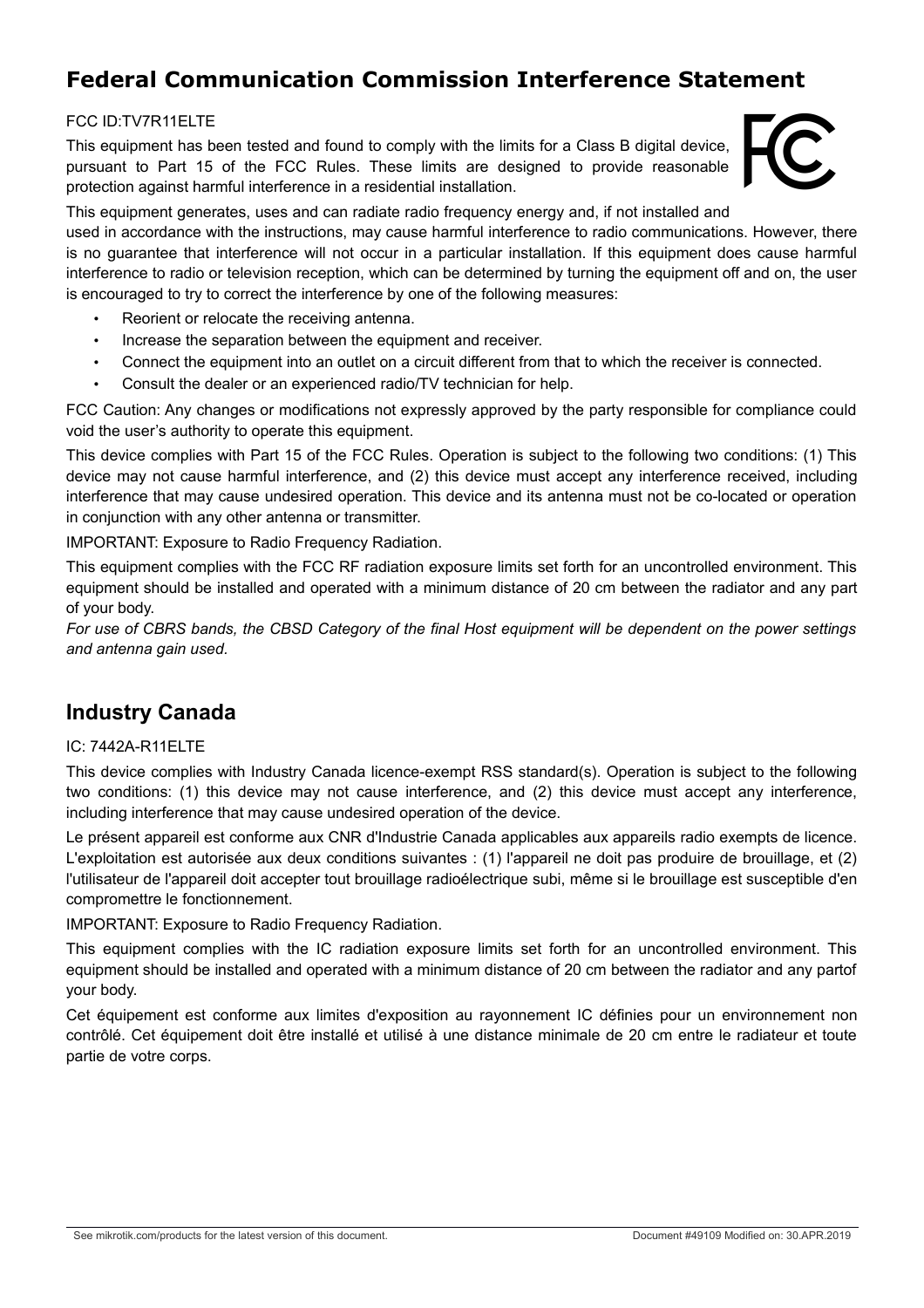#### **CE Declaration of Conformity**

Manufacturer: Mikrotikls SIA, Brivibas gatve 214i Riga, Latvia, LV1039.

|    | $m$ ananaolaici. Mintrolinto Oli I, Dirvibao galvo Z i-ri i tiga, Latvia, Lv 1000                                                                                                                                                                |  |  |  |  |
|----|--------------------------------------------------------------------------------------------------------------------------------------------------------------------------------------------------------------------------------------------------|--|--|--|--|
|    | ВСС настоящото Mikrotīkls SIA декларира, че този тип радиосъоръжение RouterBOARD е в съответствие с Директива 2014/53/ЕС.                                                                                                                        |  |  |  |  |
|    | Цялостният текст на ЕС декларацията за съответствие може да се намери на следния интернет адрес: https://mikrotik.com/products                                                                                                                   |  |  |  |  |
|    | CS Tímto Mikrotīkls SIA prohlašuje, že typ rádiového zařízení RouterBOARD je v souladu se směrnicí 2014/53/EU. Úplné znění EU prohlášení o                                                                                                       |  |  |  |  |
|    | shodě je k dispozici na této internetové adrese: https://mikrotik.com/products                                                                                                                                                                   |  |  |  |  |
|    | DA Hermed erklærer Mikrotīkls SIA, at radioudstyrstypen RouterBOARD er i overensstemmelse med direktiv 2014/53/EU. EU-                                                                                                                           |  |  |  |  |
|    | overensstemmelseserklæringens fulde tekst kan findes på følgende internetadresse: https://mikrotik.com/products                                                                                                                                  |  |  |  |  |
|    | DE Hiermit erklärt Mikrotīkls SIA, dass der Funkanlagentyp RouterBOARD der Richtlinie 2014/53/EU entspricht. Der vollständige Text der EU-                                                                                                       |  |  |  |  |
|    | Konformitätserklärung ist unter der folgenden Internetadresse verfügbar: https://mikrotik.com/products                                                                                                                                           |  |  |  |  |
|    | ΕL Με την παρούσα ο/η Mikrotīkls SIA , δηλώνει ότι ο ραδιοεξοπλισμός RouterBOARD πληροί την οδηγία 2014/53/ΕΕ. Το πλήρες κείμενο της<br> δήλωσης συμμόρφωσης ΕΕ διατίθεται στην ακόλουθη ιστοσελίδα στο διαδίκτυο: https://mikrotik.com/products |  |  |  |  |
|    | EN Hereby, Mikrotīkls SIA declares that the radio equipment type RouterBOARD is in compliance with Directive 2014/53/EU. The full text of the                                                                                                    |  |  |  |  |
|    | EU declaration of conformity is available at the following internet address: https://mikrotik.com/products                                                                                                                                       |  |  |  |  |
|    | ES Por la presente, Mikrotīkls SIA declara que el tipo de equipo radioeléctrico RouterBOARD es conforme con la Directiva 2014/53/UE. El texto                                                                                                    |  |  |  |  |
|    | completo de la declaración UE de conformidad está disponible en la dirección Internet siguiente: https://mikrotik.com/products                                                                                                                   |  |  |  |  |
|    | ET Käesolevaga deklareerib Mikrotīkls SIA, et käesolev raadioseadme tüüp RouterBOARD vastab direktiivi 2014/53/EL nõuetele. ELi                                                                                                                  |  |  |  |  |
|    | vastavusdeklaratsiooni täielik tekst on kättesaadav järgmisel internetiaadressil: https://mikrotik.com/products                                                                                                                                  |  |  |  |  |
|    | Mikrotīkls SIA vakuuttaa, että radiolaitetyyppi RouterBOARD on direktiivin 2014/53/EU mukainen. EU-vaatimustenmukaisuusvakuutuksen                                                                                                               |  |  |  |  |
|    | täysimittainen teksti on saatavilla seuraavassa internetosoitteessa: https://mikrotik.com/products                                                                                                                                               |  |  |  |  |
|    | FR Le soussigné, Mikrotīkls SIA, déclare que l'équipement radioélectrique du type RouterBOARD est conforme à la directive 2014/53/UE. Le                                                                                                         |  |  |  |  |
|    | texte complet de la déclaration UE de conformité est disponible à l'adresse internet suivante: https://mikrotik.com/products                                                                                                                     |  |  |  |  |
|    | HR Mikrotīkls SIA ovime izjavljuje da je radijska oprema tipa RouterBOARD u skladu s Direktivom 2014/53/EU. Cjeloviti tekst EU izjave o                                                                                                          |  |  |  |  |
|    | sukladnosti dostupan je na sljedećoj internetskoj adresi: https://mikrotik.com/products                                                                                                                                                          |  |  |  |  |
|    | HU Mikrotīkls SIA igazolja, hogy a RouterBOARD típusú rádióberendezés megfelel a 2014/53/EU irányelvnek. Az EU-megfelelőségi nyilatkozat                                                                                                         |  |  |  |  |
|    | teljes szövege elérhető a következő internetes címen: https://mikrotik.com/products                                                                                                                                                              |  |  |  |  |
| lΤ | Il fabbricante, Mikrotīkls SIA, dichiara che il tipo di apparecchiatura radio RouterBOARD è conforme alla direttiva 2014/53/UE. Il testo                                                                                                         |  |  |  |  |
|    | completo della dichiarazione di conformità UE è disponibile al seguente indirizzo Internet: https://mikrotik.com/products                                                                                                                        |  |  |  |  |
| IS | Hér með lýsir Mikrotīkls SIA yfir því að RouterBOARD er í samræmi við grunnkröfur og aðrar kröfur, sem gerðar eru í tilskipun 2014/53/EU.                                                                                                        |  |  |  |  |
|    | Fullur texti ESB samræmisyfirlýsing er að finna á eftirfarandi netfangi: https://mikrotik.com/products                                                                                                                                           |  |  |  |  |
| LТ | Aš, Mikrotīkls SIA, patvirtinu, kad radijo įrenginių tipas RouterBOARD atitinka Direktyvą 2014/53/ES. Visas ES atitikties deklaracijos tekstas                                                                                                   |  |  |  |  |
|    | prieinamas šiuo interneto adresu: https://mikrotik.com/products                                                                                                                                                                                  |  |  |  |  |
|    | Ar šo Mikrotīkls SIA deklarē, ka radioiekārta RouterBOARD atbilst Direktīvai 2014/53/ES. Pilns ES atbilstības deklarācijas teksts ir pieejams                                                                                                    |  |  |  |  |
|    | šādā interneta vietnē: https://mikrotik.com/products                                                                                                                                                                                             |  |  |  |  |
|    | MT B'dan, Mikrotīkls SIA, niddikjara li dan it-tip ta' tagħmir tar-radju RouterBOARD huwa konformi mad-Direttiva 2014/53/UE. It-test kollu tad-                                                                                                  |  |  |  |  |
|    | dikjarazzjoni ta' konformità tal-UE huwa disponibbli f'dan l-indirizz tal-Internet li ġej: https://mikrotik.com/products                                                                                                                         |  |  |  |  |
|    | NL Hierbij verklaar ik, Mikrotīkls SIA , dat het type radioapparatuur RouterBOARD conform is met Richtlijn 2014/53/EU. De volledige tekst van                                                                                                    |  |  |  |  |
|    | de EU-conformiteitsverklaring kan worden geraadpleegd op het volgende internetadres: https://mikrotik.com/products                                                                                                                               |  |  |  |  |
|    | NOMikrotīkls SIA erklærer herved at utstyret RouterBOARD er i samsvar med de grunnleggende krav og øvrige relevante krav i direktiv                                                                                                              |  |  |  |  |
|    | 2014/53/EU. Den fulle teksten til EU-samsvarserklæringen er tilgjengelig på følgende internettadresse: https://mikrotik.com/products                                                                                                             |  |  |  |  |
|    | PL Mikrotīkls SIA niniejszym oświadcza, że typ urządzenia radiowego RouterBOARD jest zgodny z dyrektywą 2014/53/UE. Pełny tekst                                                                                                                  |  |  |  |  |
|    | deklaracji zgodności UE jest dostępny pod następującym adresem internetowym: https://mikrotik.com/products                                                                                                                                       |  |  |  |  |
|    | PT O(a) abaixo assinado(a) Mikrotīkls SIA declara que o presente tipo de equipamento de rádio RouterBOARD está em conformidade com a                                                                                                             |  |  |  |  |
|    | Diretiva 2014/53/UE. O texto integral da declaração de conformidade está disponível no seguinte endereço de Internet:                                                                                                                            |  |  |  |  |
|    | https://mikrotik.com/products                                                                                                                                                                                                                    |  |  |  |  |
|    | ROPrin prezenta, Mikrotīkls SIA declară că tipul de echipamente radio RouterBOARD este în conformitate cu Directiva 2014/53/UE. Textul                                                                                                           |  |  |  |  |
|    | integral al declaratiei UE de conformitate este disponibil la următoarea adresă internet: https://mikrotik.com/products                                                                                                                          |  |  |  |  |
|    | SK Mikrotīkls SIA týmto vyhlasuje, že rádiové zariadenie typu RouterBOARD je v súlade so smernicou 2014/53/EÚ. Úplné EÚ vyhlásenie o                                                                                                             |  |  |  |  |
|    | zhode je k dispozícii na tejto internetovej adrese: https://mikrotik.com/products                                                                                                                                                                |  |  |  |  |
|    | SL Mikrotīkls SIA potrjuje, da je tip radijske opreme RouterBOARD skladen z Direktivo 2014/53/EU. Celotno besedilo izjave EU o skladnosti je                                                                                                     |  |  |  |  |
|    | na voljo na naslednjem spletnem naslovu: https://mikrotik.com/products                                                                                                                                                                           |  |  |  |  |
|    | SV Härmed försäkrar Mikrotīkls SIA att denna typ av radioutrustning RouterBOARD överensstämmer med direktiv 2014/53/EU. Den fullständiga                                                                                                         |  |  |  |  |
|    | texten till EU-försäkran om överensstämmelse finns på följande webbadress: https://mikrotik.com/products                                                                                                                                         |  |  |  |  |

#### **MPE statement**

This equipment complies with EU radiation exposure limits set forth for an uncontrolled environment. This equipment should be installed and operated with minimum distance of 20 cm between the radiator and your body, unless specifically stated otherwise in page 1 of this document. In RouterOS you must specify your country, to make sure local wireless regulations are observed.

#### **Frequency bands terms of use**

| Frequency range (for applicable models) Channels used Maximum Output Power (EIRP) Restriction |           |          |                                                        |
|-----------------------------------------------------------------------------------------------|-----------|----------|--------------------------------------------------------|
| 2412-2472 MHz                                                                                 | - 13      | $20$ dBm | Without any restriction to use in all EU Member States |
| 5150-5250 MHz                                                                                 | 26 - 48   | 23 dBm   | Restricted to indoor use only*                         |
| 5250-5350 MHz                                                                                 | 52 - 64   | $20$ dBm | Restricted to indoor use only*                         |
| 5470-5725 MHz                                                                                 | 100 - 140 | 27 dBm   | Without any restriction to use in all EU Member States |

*\* It is the customer's responsibility to follow local country regulations, including operation within legal frequency channels, output power, cabling requirements, and Dynamic Frequency Selection (DFS) requirements. All Mikrotik radio devices must be professionally installed!*

*Note. Information contained here is subject to change. Please visit the product page on [www.mikrotik.com](http://www.mikrotik.com/) for the most up to date version of this document.*